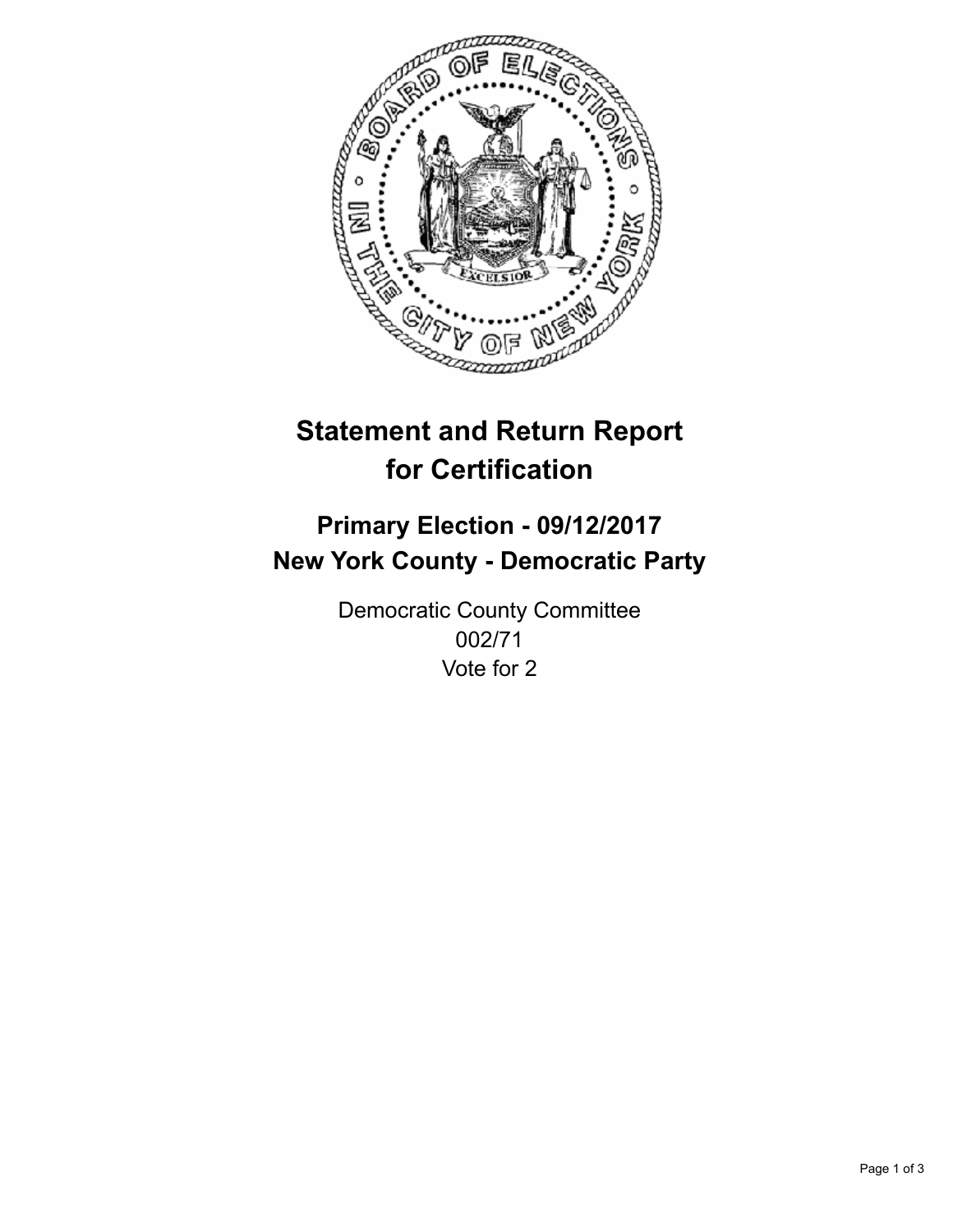

## **Assembly District 71**

| <b>PUBLIC COUNTER</b>                                    | 98             |
|----------------------------------------------------------|----------------|
| MANUALLY COUNTED EMERGENCY                               | 0              |
| ABSENTEE / MILITARY                                      | $\overline{2}$ |
| <b>AFFIDAVIT</b>                                         |                |
| <b>Total Ballots</b>                                     | 101            |
| Less - Inapplicable Federal/Special Presidential Ballots | 0              |
| <b>Total Applicable Ballots</b>                          | 101            |
| THEO B. CHINO                                            | 48             |
| <b>SHARON ALEXANDER</b>                                  | 36             |
| <b>HUGH STROUD</b>                                       | 16             |
| <b>GEORGE WASHINGTON (WRITE-IN)</b>                      |                |
| UNATTRIBUTABLE WRITE-IN (WRITE-IN)                       |                |
| <b>Total Votes</b>                                       | 102            |
| Unrecorded                                               | 100            |